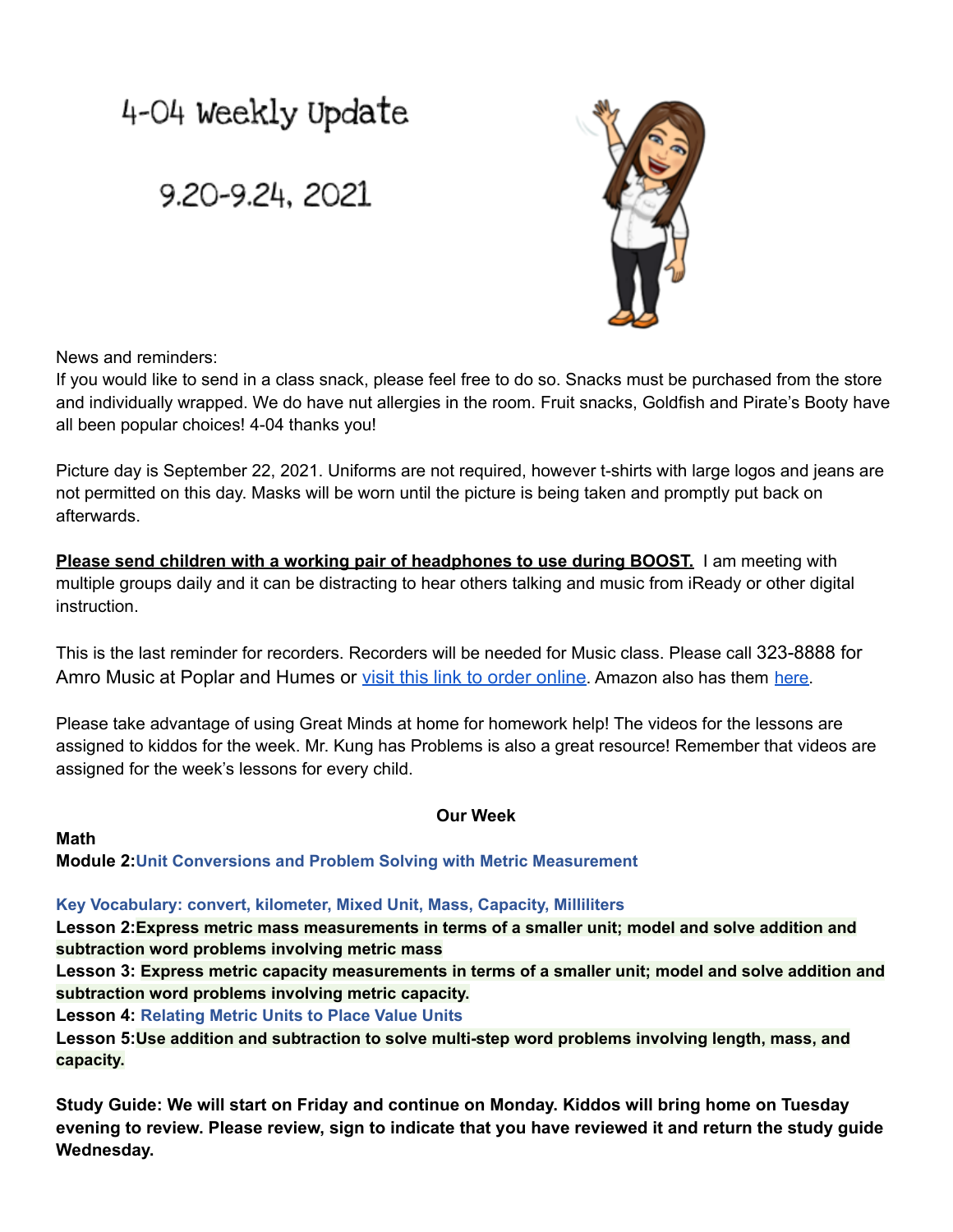We will take the Module 2 Assessment on Wednesday 9. 29 . I will go over a study guide in class. [The](https://drive.google.com/file/d/1GIxBXoznlVEIHz37ZslwhWGB_WFlnRaB/view?usp=sharing) study guide is linked now for [anyone](https://drive.google.com/file/d/1GIxBXoznlVEIHz37ZslwhWGB_WFlnRaB/view?usp=sharing) who would like to get ahead. . Please remember that since the **study guide is very close to the assessment, I will not offer a retake.**

Students will have homework nightly. It will be written in the agenda daily by the students

#### **Friday: Math Facts Quiz- Per student basis**

We will take these weekly to ensure mastery of all facts. Students will have 2 minutes to complete 20 problems (504 and IEP will have time and a half as stated in plans or will take with Mrs. Liebenhaut).

**Please remember that these will only count as 5% of final averages.** Fact mastery is key as your children progress through math concepts and we will work on these for the entire year. I will offer TWO chances to pass the quizzes and record grades each Friday. Please review the letter linked here for [clarification.](https://docs.google.com/document/d/101cN9f8DvLEC7A2PT7oRZfj79Gh9f41_/edit?usp=sharing&ouid=108253847898517478753&rtpof=true&sd=true)

#### **Social Studies: 4-01 (2 weeks) Chapters 4/5**

## **Assignments are linked on [Assignments](https://schools.scsk12.org/Page/14428) Tab of my page on the Richland Website**

Monday: Flashcards Chapter 4 Begin Study Guide Questions Chapter 4 Questions 1-5

Tuesday: Vocabulary Review Study Guide Questions Chapter 4 6-9

Wednesday: Flashcards Chapter 5 Begin Study Guide Questions Chapter 5 Questions 1-9

Thursday: Vocabulary Review Chapter 5 Finish Study Guide Questions Chapter 5 9-19

Friday: Review for Quiz Chapters 4 and 5 Quiz Flashcards and Study Guides for Chapters 4 and 5 Due

Science: 4-04 (2 Weeks)

Science -

How Changes Affect an Ecosystem: Plants

HW : Flashcards